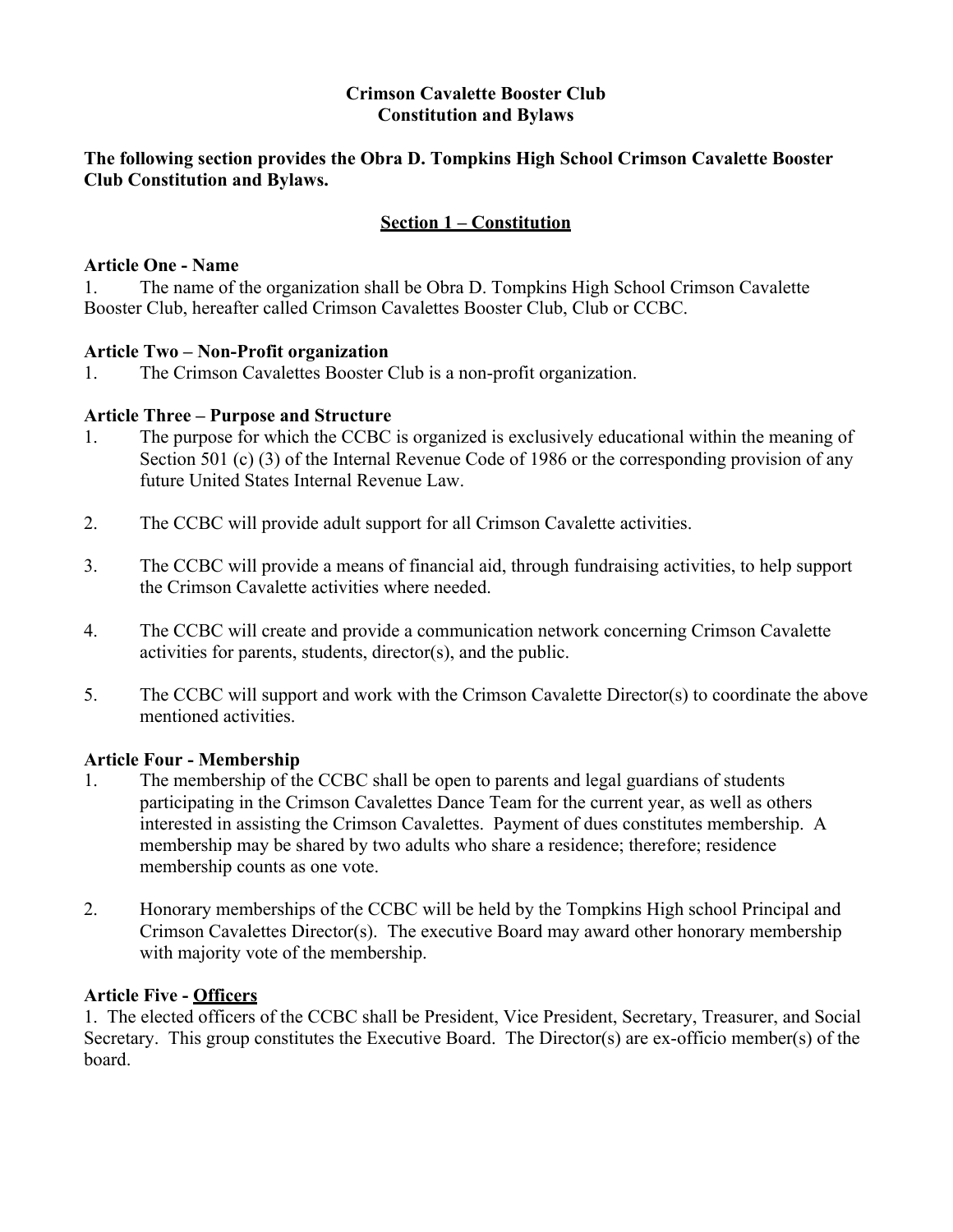## **Article Six - Amendments**

1. Amendments to this Constitution may be made at any regular meeting of the general membership by a majority of the recorded paid members attending the meeting. The amendment must have been presented to the general membership in writing and read to the general membership at the previous meeting. The amendment must also have been electronically distributed to all members of record 10 days prior to the voting meeting.

2. Voting on an amendment may be submitted electronically to the President. Said amendment may not be changed beyond the start of the meeting in which it is read.

## **Article Seven – Dissolution**

1. In the event the CCBC ceases to exist, any property or moneys remaining in the OTHS successor. Distribution will comply with Section 501 (c) (3) of the internal Revenue Code of 1986 or the corresponding provision of any future United states Internal Revenue the club will be distributed to the Tompkins High School Activities Organization or Law.

# **Section 2 – By Laws**

These are the Bylaws of the – Obra D. Tompkins High School Crimson Cavalettes Booster Club, hereafter called Crimson Cavalettes Booster Club, Club, or CCBC.

## **Article One – Duties of Officers**

1. As described in Article 5 of the Constitution, there are five elected officers: President, Vice President, Secretary, Treasurer, Social-Secretary. The following describe the roles and responsibilities of the executive board.

a. The President organizes and coordinates the Executive Board to ensure that all activities related to the club are accomplished. The President is the liaison to the Crimson Cavalettes Director & OTHS Principal and is responsible to uphold the Constitution and Bylaws of the club. The President serves as an ex-officio member on all Committees.

## **The President Shall:**

- Appoint the chairmen of all needed committees with the recommendation of the Board.
- Have the power to fill vacancies of any elected office.
- Preside at all Executive board Meetings to transact necessary business of the Club.
- Preside over all General Meetings of the Club.
- Be authorized to sign on the bank account.
- Create a proposed budget with the Treasurer and seek input and approval from the Director.
- Coordinate with the Director to set the Schedule of events for the school year.
- Set the Booster Club meeting Schedule.
- Plan the yearly refresh of the Crimson Cavalettes website.
- Responsible for any activities not covered in other Committees or sub-committees.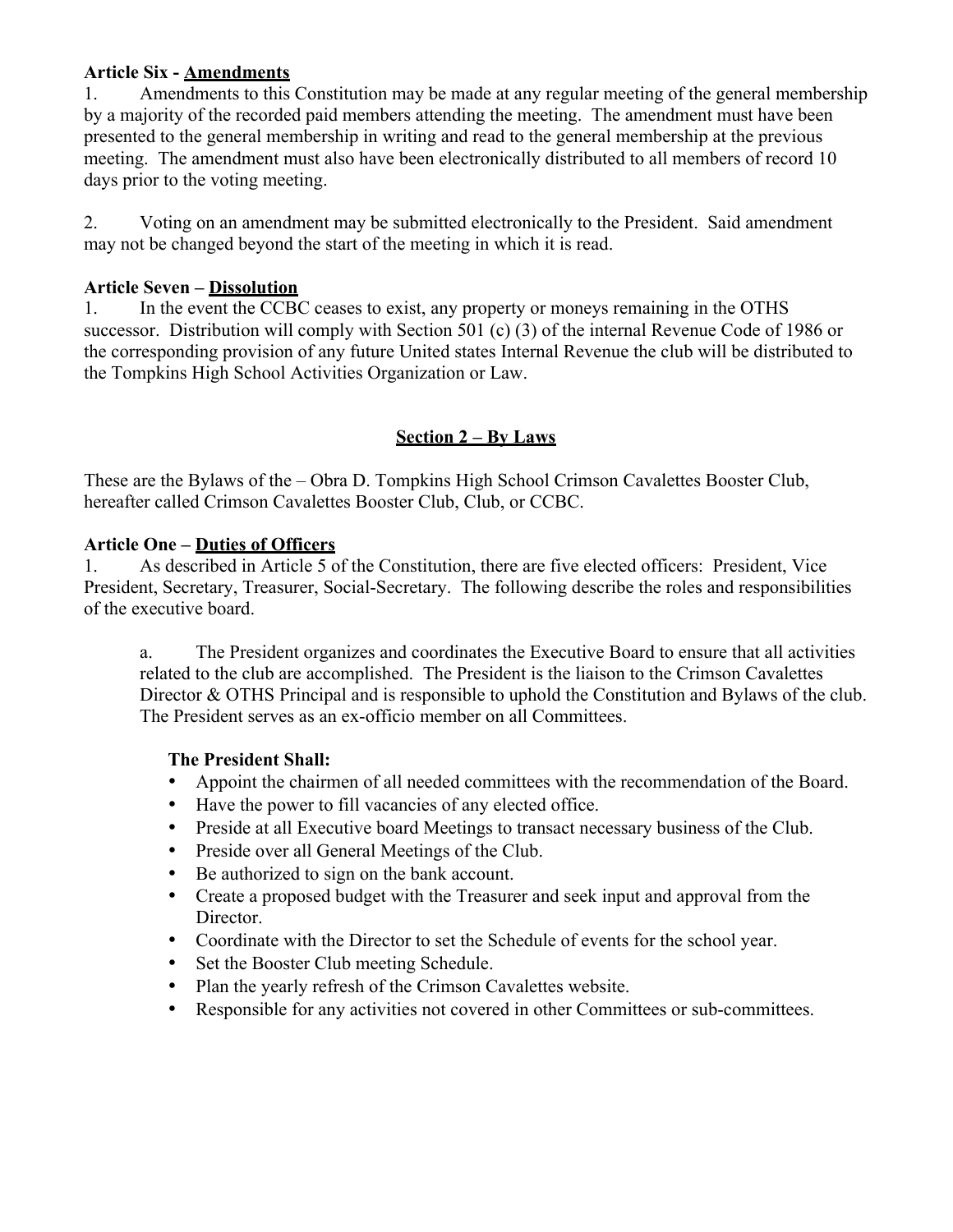b. The Vice President is to stand in for the President when needed and oversees all Fundraising activities for the CCBC.

## **The Vice President shall:**

- Perform the duties of the President in his/her absence or at his/her request.
- Be authorized to sign on the bank account.
- Chair and oversee the major club fundraising activities.
- Automatically will become the President of the club in the event that the office of President is vacated without action requires by the membership or board.
- c. The Secretary acts as the historian for the Club, recording all necessary information and oversees all Social Media and Marketing for CCBC activities and fundraisers.

## **The Secretary shall:**

- Accurately record the minutes of each meeting.
- Make meeting minutes available at Board meetings, at General Club Meeting, For record at Tompkins High School, including the Treasurer Report.
- Attend to all public notices in the absence of a club member appointed this duty.
- Conduct all correspondence of the CCBC. Be responsible for maintaining the CCBC Membership list in conjunction wit the Treasurer.
- Determine if a quorum is present at General Meetings such that business can be conducted under the CCBC Bylaws.
- Share responsibility of monitoring the CCBC P.O. Box with the Treasurer.
- Oversees Media committee.
- Review monthly bank statements per insurance agreement.
- d. The Treasurer is responsible for accurate financial records of the CCBC including maintenance of the CCBC's bank account.

# **The Treasurer shall:**

- Work with the President to create a proposed budget for the year that meets the Directors plans for the Crimson Cavalettes organization.
- Provide a signature card with up-to-date information for the required two of three authorized signature on Club Checks.
- Ensure the Treasurer, The President, and the Vice-President is authorized to sign on the bank account.
- Disburse fund in accordance with the approved budget. Additional disbursements shall be as directed and approved by a simple majority of the Executive Board.
- Be available, or obtain an alternate for a all fundraising activities so that timely deposits can be made.
- Record each major fundraiser with sub-accounts, showing details of credits and debits.
- Submit a report of funds at regular Board and General Meeting and provide an annual report due at the last General Meeting of the fiscal year.
- Present the financial books to an Audit Committee by June  $15<sup>th</sup>$  or upon departure of the Treasurer from office for any cause. Copies of Audit Report and Financial Report should be sent to the Principal by August  $1<sup>st</sup>$ .
- Complete and file required reports to the IRS.
- Keep all financial records for at least five years.
- Maintain that all expenses over \$750 have approvals of: 2 signers on checks or 2 approvals (by electronic or written approval) of 2 Executive Officers.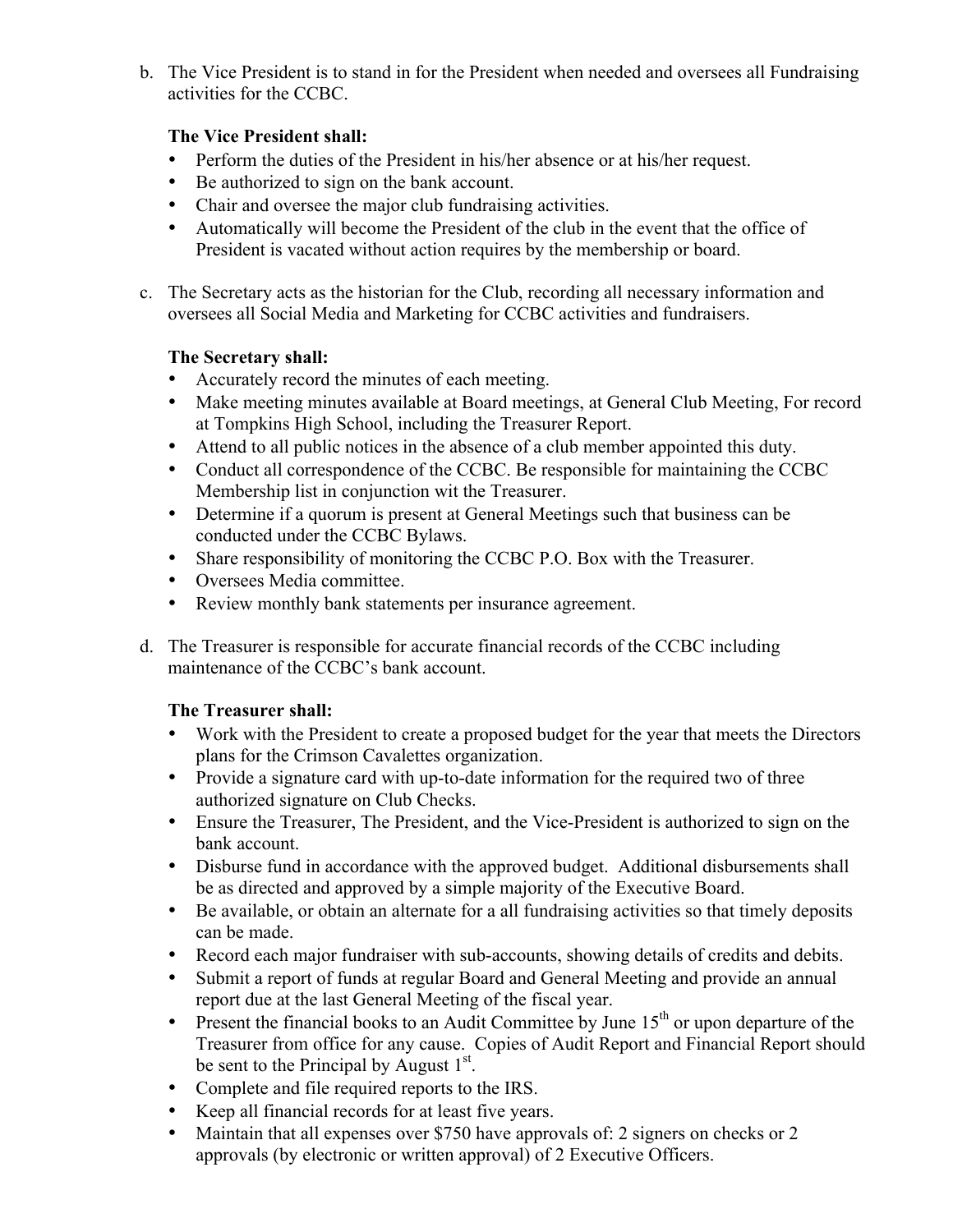- Expenses can be paid by check, online banking, CCBC credit/debit card following approval procedures and the budget.
- Treasurer might be asked to assist in handling of funds for other Crimson Cavalettes related accounts. Such accounts may be Director(s) activity account. It is important to note the CCBC Treasurer has NO responsibility for the account of these funds and shall not allow co-mingling of said funds with CCBC Funds. The CCBC Treasurer shall act as a financial consultant or courier for those responsible for non-CCBC funds.
- e. The Social Secretary is responsible in the organizing all social and hospitality type of events in regards to the CCBC supporting that event.

The Social Secretary Shall:

- Maintain inventory of the dance storage closet for items generally provided by the CCBC for events hosted by the CCBC.
- Oversees the Hospitality Committee for all social and food related events (Parent Social, Treat Days, Contest Food Preparation and serving, etc.)
- Tracking Volunteer Hours as decided by the Board that year.
- Initiate Signups for volunteers and items (i.e.: Treat day volunteers and items needed to be donated, fundraising event volunteers and items needed to be donated).
- Work with Treasurer on the budget for each event to know what items are budget for and what items need to be donated.
- Update Board on how each committee is doing for upcoming events and review after each event so binders can be updated for the next year.
- Fill in for the Secretary is this position is unable to full fill her duties.
- f. All board members will be exempt from committee obligation for the following year if they prefer. All board members must be available to answer questions, advise or assist with the new board.

## **Article Two – Standing Committees**

**Section 1.** The standing committees are those necessary to conduct normal business affairs for the current school year. The Chairs of the Standing Committees are appointed by the President.

**Section 2.** Nominating Committee: The Nominating Committee shall consist of three to five persons. Nominating Committee members will be selected no later than the February General meeting. The Nominating Committee shall identify any eligible member who desire to serve as an officer. A list of candidate names will be presented to the Board no later than the March board meeting. The Nominating Committee is encouraged to provide more than one candidate for each office.

**Section 3**. Audit Committee: The Audit Committee shall include at least the following number of members, based on the member in the Booster Club organization: Less than 99 - two members 100-199 - three members  $200-299$  - four members  $300+$  - five members

The Audit Committee may include officers (not the President or Treasurer) and CCBC members. At least half of the committee must be non-officer members. The Audit Committee shall review the financial records of the CCBC for the current year and present their Audit Report and Financial Report as outlined in the OTHSE Booster Club Audit Committee Guidelines. Upon completion of the review and filing of the report with the OTHS Principal, the Audit Committee will disband.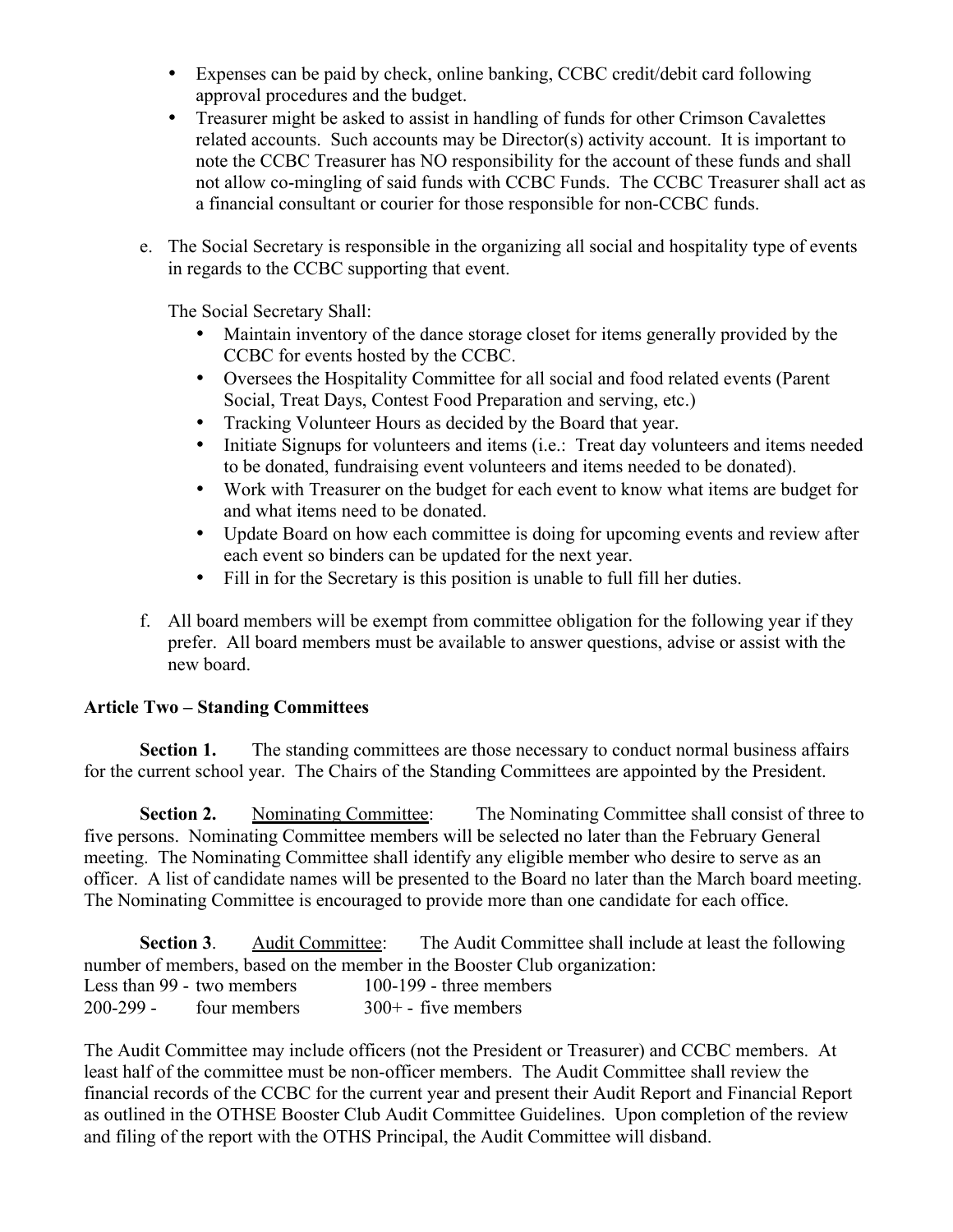## **Article Three – Membership and Membership Responsibility**

Membership shall provide adult support of all Crimson Cavalettes activities to help foster a spirit of success and dance achievement. The actions of the membership shall at all times emphasize equality for all Crimson Cavalettes. The membership as all conduct itself in a manner which provides a role model environment which fosters teamwork, pride, respect, and equality.

Membership shall fully cooperate with the Board of Education, School Administration, and the Director(s) in furthering the interests and activities of the Crimson Cavalettes.

The Membership shall be responsible to deposit with the treasurer the gross amount of all funds received on behalf of the CCBC or from any of the CCBC or from any of its activities. The Membership shall be responsible for clear accounting with receipts to the Treasurer for all reimbursable moneys authorized and spent on behalf of the CCBC or from any of its activities. The Membership shall provide proper stewardship of the High school and Club's property and funds entrusted to them during activities.

Membership in the CCBC may be voluntarily surrendered by giving a written notification of the member to the Executive Board. Membership shall automatically terminate upon the following:

- a. Failure of the member to pay annual dues by the  $30<sup>th</sup>$  day after due date or
- b. If a member, through due process, is determined to no longer meet the conditions of eligibly.

### **Due process shall be:**

Said member shall be notified in writing, by the President of the Executive board, that due process has begun. Said member can accept termination of member in the Club or request executive Board review. If termination is accepted by member, the Executive Board will notify member in writing that due process is complete. Request for review can be done verbal or in writing and President shall call for an Executive Board meeting at the earliest possible date but not more than 14 days. During the review, the President shall show the member I due process all information leading to due process. The member should under due process show justification why membership shall continue. The review shall be ended with a vote of the Executive Board. Termination of membership will occur only if all Members of the Executive Board vote for termination.

#### **Article Four – Fiscal Year**

The fiscal year shall be from July  $1 -$  June 30.

## **Article Five – Dues**

Annual membership dues shall be \$25.00 (twenty five dollars) per school year. Dues are payable on or before the Second  $(2^{nd})$  General Meeting of each year. Dues must be paid before a member is eligible to vote. Payment of dues shall entitle each membership to one vote.

\*Note: Payment of dues shall not entitle Members to free admission to Crimson Cavalettes' activities.

## **Article Six – Election of Officers**

The election of officers shall be held at the April general meeting and the newly elected officers shall assume said office at the end of the fiscal year. Elected officers shall serve for a term of one year.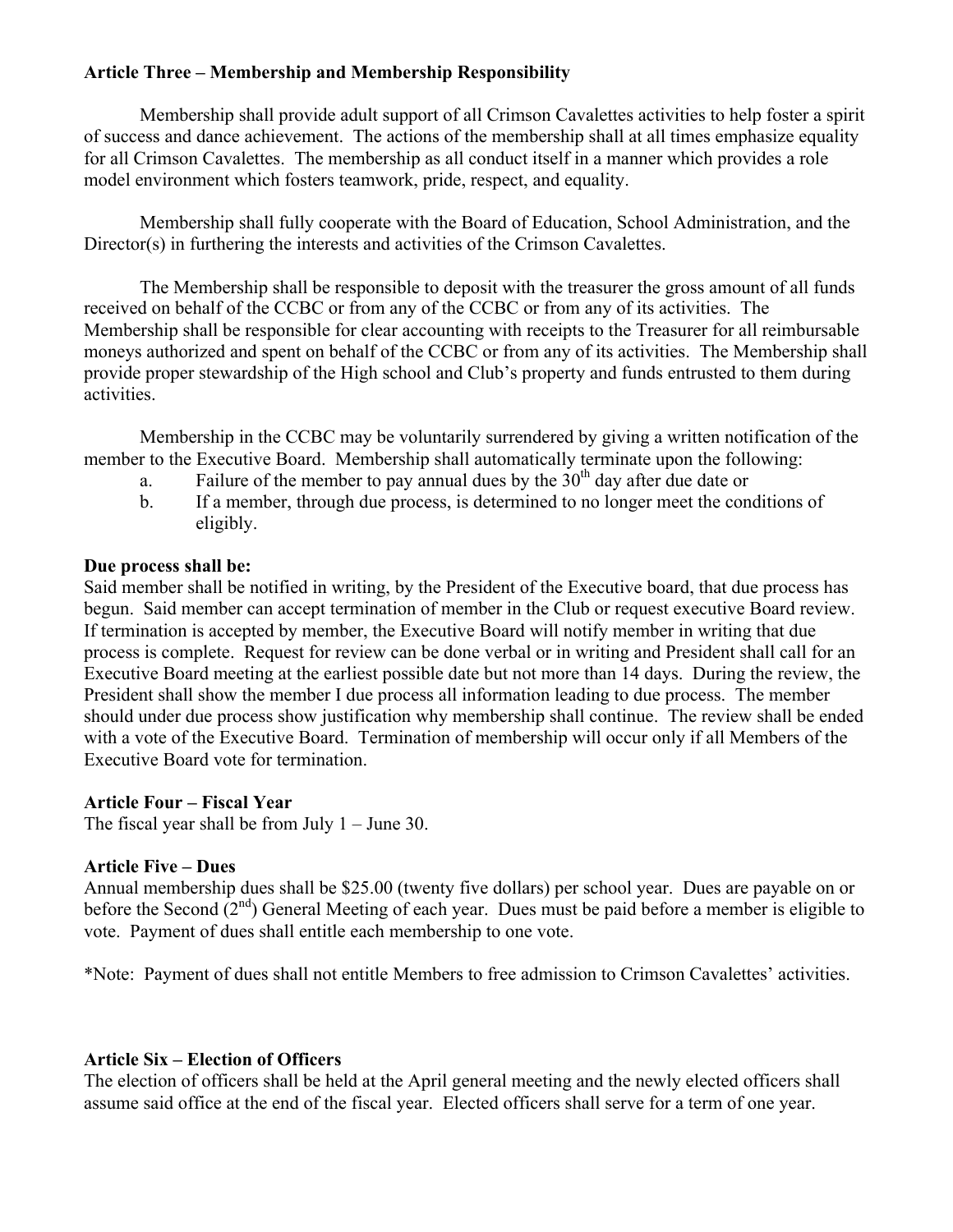All officers shall be nominated by a Nominating Committee. Only Crimson Cavalettes parents who are Booster Club Members shall be eligible for the Executive Board. Nominations shall be open to the floor after presentation of the slate in the election meeting. Each candidate must provide consent to be placed in nominations.

Election of officers shall be by a majority of the active members present at the election meeting. Elected offers shall serve for a term of one year. Officers may be re-elected for one additional term of the same office.

A transition period of 30 days or more is requested by all Board Members in position and elected for the new term prior to the end of the school year. The official date of Board transfer is on July  $1<sup>st</sup>$ , the beginning of the fiscal year.

## **Article Seven – Vacancies of Office**

In the event that any office on the Executive Board is vacated for any cause, the President shall select a replacement for that office for the balance of the term. The new officer shall promptly assume said title and all duties. The action shall be noted at the next Board and General meetings and the recording of such occurrence shall be in the meeting's minutes.

Removal of any officer may be accomplished by a majority vote of the recorded paid members of the Club at a regular meeting, or special meeting. Proper notice of this vote shall be provided according to provisions of special meetings. Grounds for removal shall be failure to execute the duties of the office as a described in Section 2, Article 1. Due process shall be followed with the exception of the vote as noted above.

## **Article Eight – Meetings and order of Business**

Board meetings are held at the discretion of the president. General meetings are also held a the discretion of the President with the requirement of one meeting at the Beginning of the school year and one in May. For meetings that are not posted on the Booster Club calendar a minimum 4-day notice is required for any called meeting.

Roberts Rules of order shall be used as a framework to conduct business.

A general meeting shall not be official unless a quorum is present. A quorum shall consist of 20% of the recorded paid membership.

At regular meetings of the general members the order of business shall be as follows: Meeting called to order, approval of minutes of last meeting, Report of the Treasurer, Reports of Committees, Unfinished business, New business, and adjournment.

## **Article Nine – Communications**

The primary means of communication between the Board and Membership shall be via:

- 1. Email via email address given on Booster Club Membership Form.
- 2. Weekly/Monthly Newsletters by email and social media
- 3. General Meetings.

All Board meeting minutes are open to the general membership.